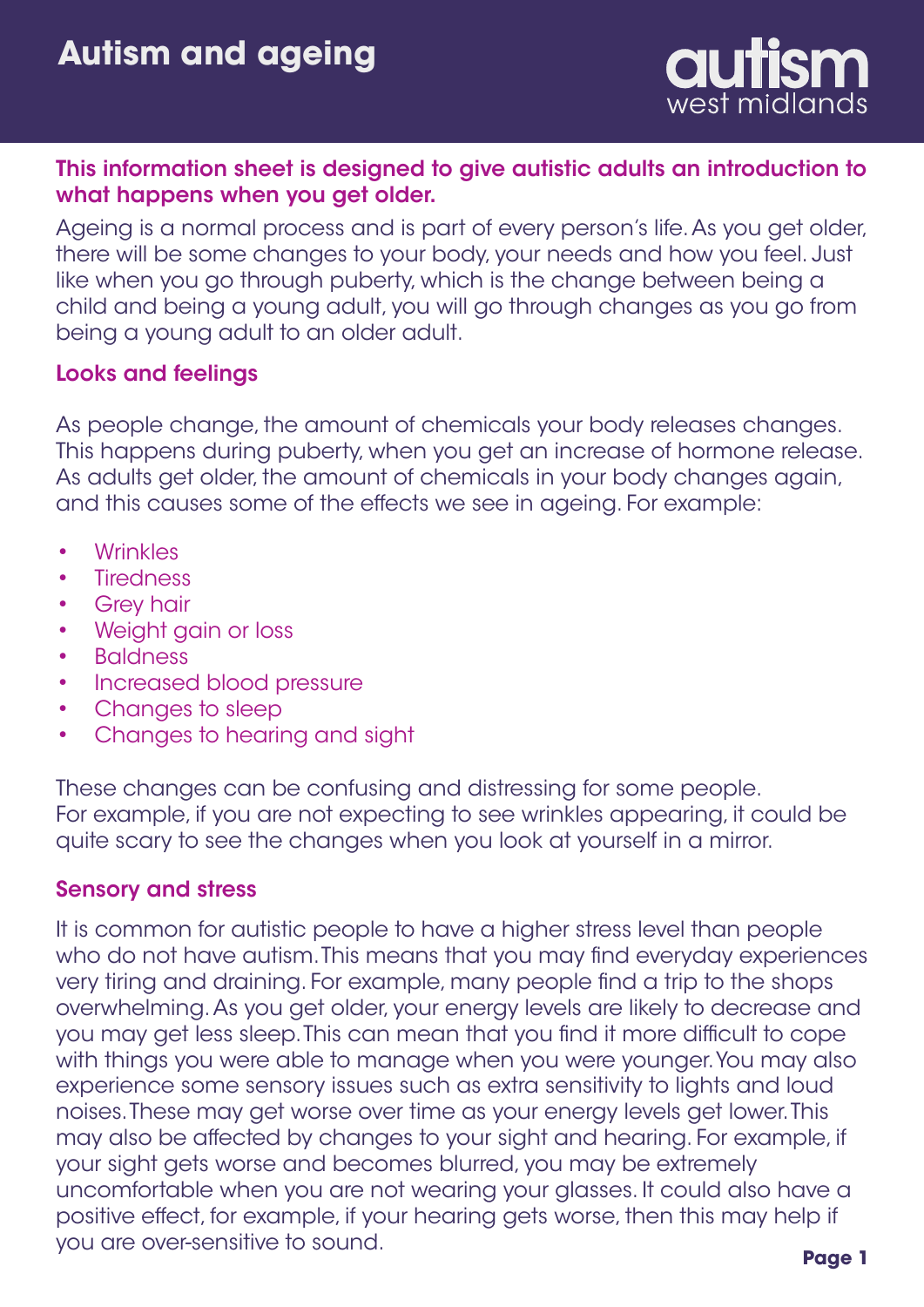# **Autism and ageing**



#### Menopause

All women go through the menopause, unless they had their ovaries removed before puberty. This is caused by changes to the chemicals in a woman's body. After the menopause you won't have any more periods and you can no longer have children. It usually happens when a woman is between 40 and 60 years old but this is different for everyone and some women go through the menopause much younger. It can also be caused by some illnesses or medical procedures – such as chemotherapy or having your ovaries removed.

The menopause affects everyone differently but these are some of the common signs and symptoms of the menopause:

- Hot flushes and night sweats •
- Feeling your heart racing •
- Changes to your vagina, such as dryness, discomfort, itching and pain during sex •
- Problems with sleeping •
- Less interest in sex •
- Changes in your mood, such as feeling tired, irritable, depressed or anxious •
- Having difficulty concentrating or poor memory •
- Urinary problems such as recurrent urinary tract infections, loss of bladder control. •

These may seem a little bit scary, but remember, almost all women go through this and there is a lot of help available if you are worried about your symptoms. Most people will only have some of these symptoms and they may be uncomfortable but not prevent them from doing things. Some people, though, will get very bad symptoms of the menopause and may need medicine to help them to manage it. If you think any of these things are happening to you, speak to someone you trust and go to see a GP – these symptoms can also be signs of different health problems and your doctor will be able to advise you on what to do.

Some of these symptoms are also common aspects of autism, such as poor working memory, sleep problems and difficulty concentrating. This can make it hard to tell when changes start to happen. If you aren't sure, speak to someone you trust for advice, or go to see your GP.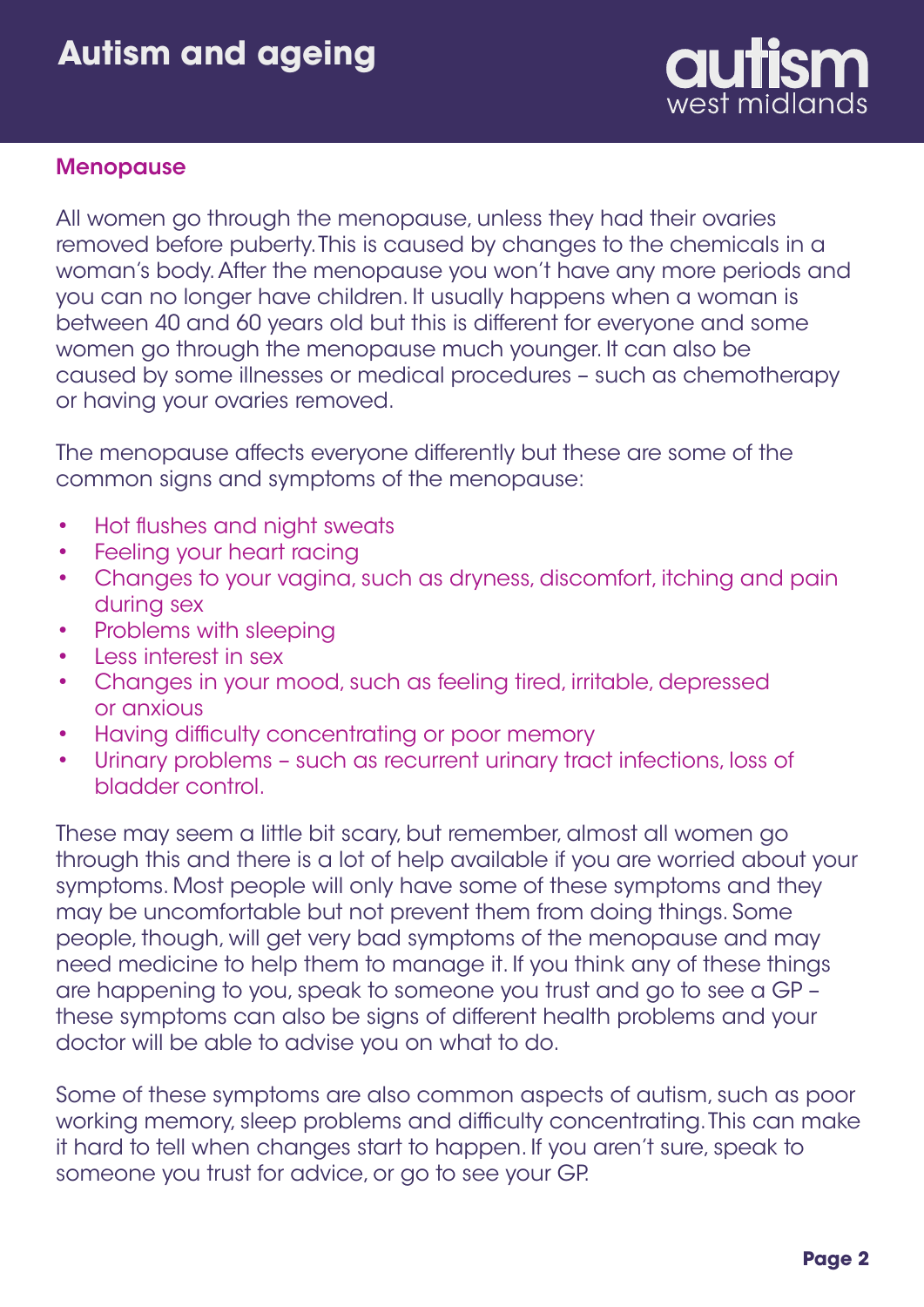

## Male ageing

Men also experience big changes as they get older but it is not usually as sudden as for women, this is sometimes called 'andropause'. Symptoms include:

- Changes to erections less often or for less time •
- Less likely to be able to have children •
- Changes to urination (weeing) •
- Less interest in sex •
- Enlarged prostate. •

These symptoms are all a normal part of growing older. Not all men will have all of these symptoms and it will be different for every man. There may also be different symptoms for you. If you are worried about this or any symptoms, you should speak to someone you trust. You should also speak to your GP if you experience any of these symptoms as they can also be signs of other health conditions.

## **Health**

When you are young, your body is able to repair itself and fight diseases. This is why when you get a cold, you get better, or when you get a cut or bruise, it heals. But over time it gets more difficult for your body to heal itself and this means you may take more time to heal and to get better when you are ill.

The changes to your body caused by the ageing process can also mean that you are more likely to get ill.

Other health issues happen because your body has been working hard to heal and repair for your whole life and it gets harder for it to do that, the longer it works. For example, you use your joints every day; they are part of all of the moving parts of your body. The 'wear and tear' caused by this can mean that your joints get damaged. This can cause arthritis – painful, swollen joints – and stiffening of your joints. Many people get more aches and pains as they age.

There are some illnesses which are much more common as you get older, such as diabetes, heart disease and cancer. This makes it very important that you take care of your body to help you live a healthy life for as long as possible.